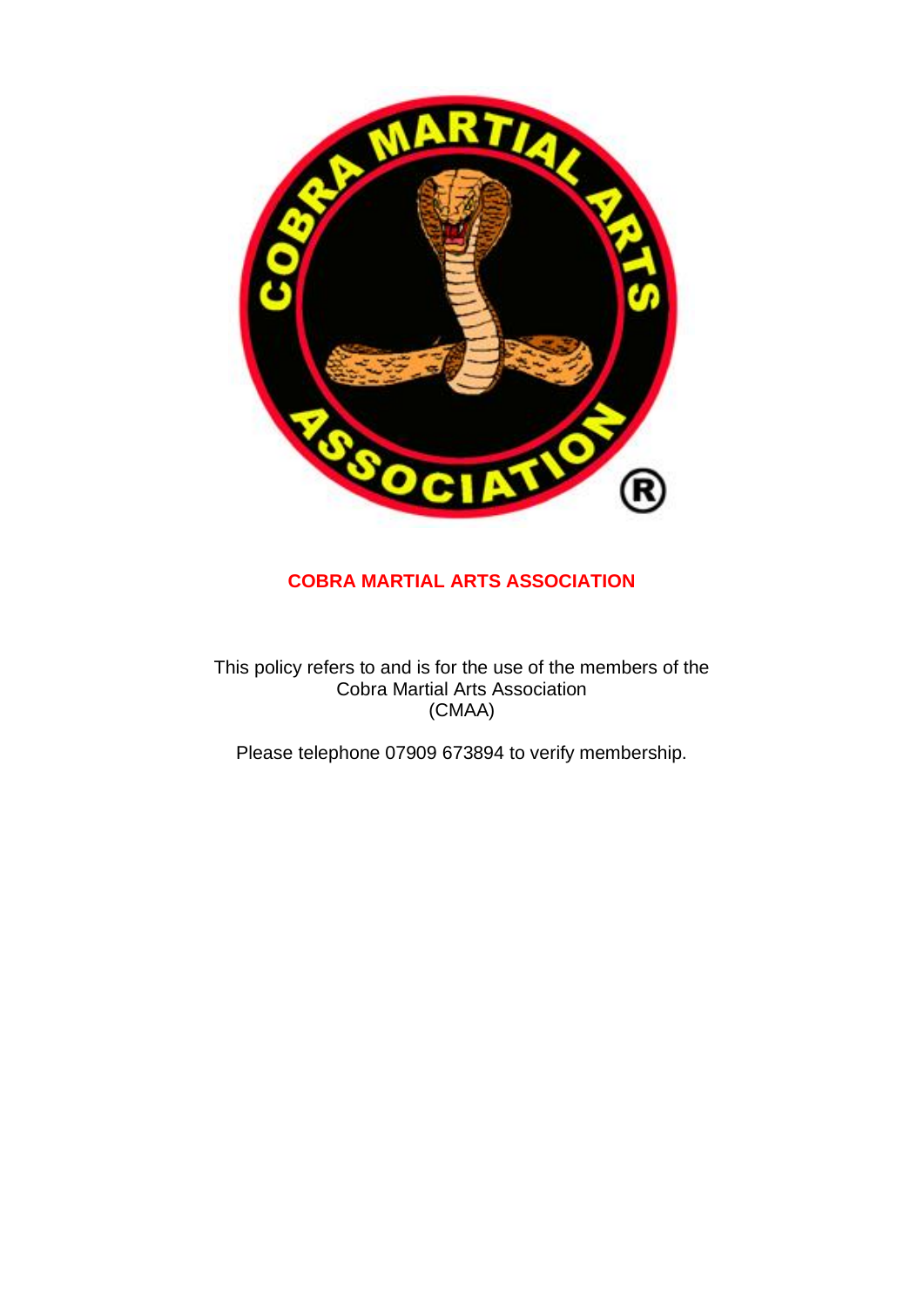## **Policy statement (updated 01.06.2022)**

The CMAA has a duty of care to safeguard all involved in its activities and clubs from harm. All have a right to protection, and the needs of the disabled and others who may be particularly vulnerable must be taken into account.

This Policy will be reviewed at 3-year intervals. The review and modification dates will be posted at the end of this document'

A child is defined as a person under the age of 18 in accordance with the Children Act 1989.

All Instructors either newly qualifying or joining the CMAA will be required to:

- 1. Be no less than 18 years of age and of grade no less than 1<sup>st</sup> Dan / Degree.
- 2. Go through an **Enhanced Disclosure every 2 years** to ensure they are of suitable character to be near the young and / or vulnerable Adults. Any person refusing this check will not be permitted to Instruct within the CMAA
- 3. Undergo Instructor Training via the CMAA programme OR produce evidence of training elsewhere.
- 4. Be fully insured against liability via the CMAA Group Policy or equivalent.
- 5. Keep their own Continued Professional Development (CPD) up to date by attending courses both within and outside of the CMAA.

The policy and its content are a standard subject covered in the CMAA Instructor Training Programme (MAIUK), which is open to all including Parents and Cadets (under 18's). All new Instructors joining the CMAA made aware of the policy and how to access it.

As well as the training the CMAA offers Instructors are advised to familiarise themselves with their own Local Area Safeguarding Committee.

If any member has any comments regarding the content of this Policy please contact Andrew Morrell.

### **Safeguarding Officer**

Each member club will nominate a Designated Safeguarding Lead (DSL), this is usually the clubs most senior Instructor.

### **Social Media**

The minimum age for the use of most social media networks and websites is now 16 years old although for some it's 13 years.

Instructors and parents are advised to use this age as a guide and check what age children have entered in order to set up an account for their own safety.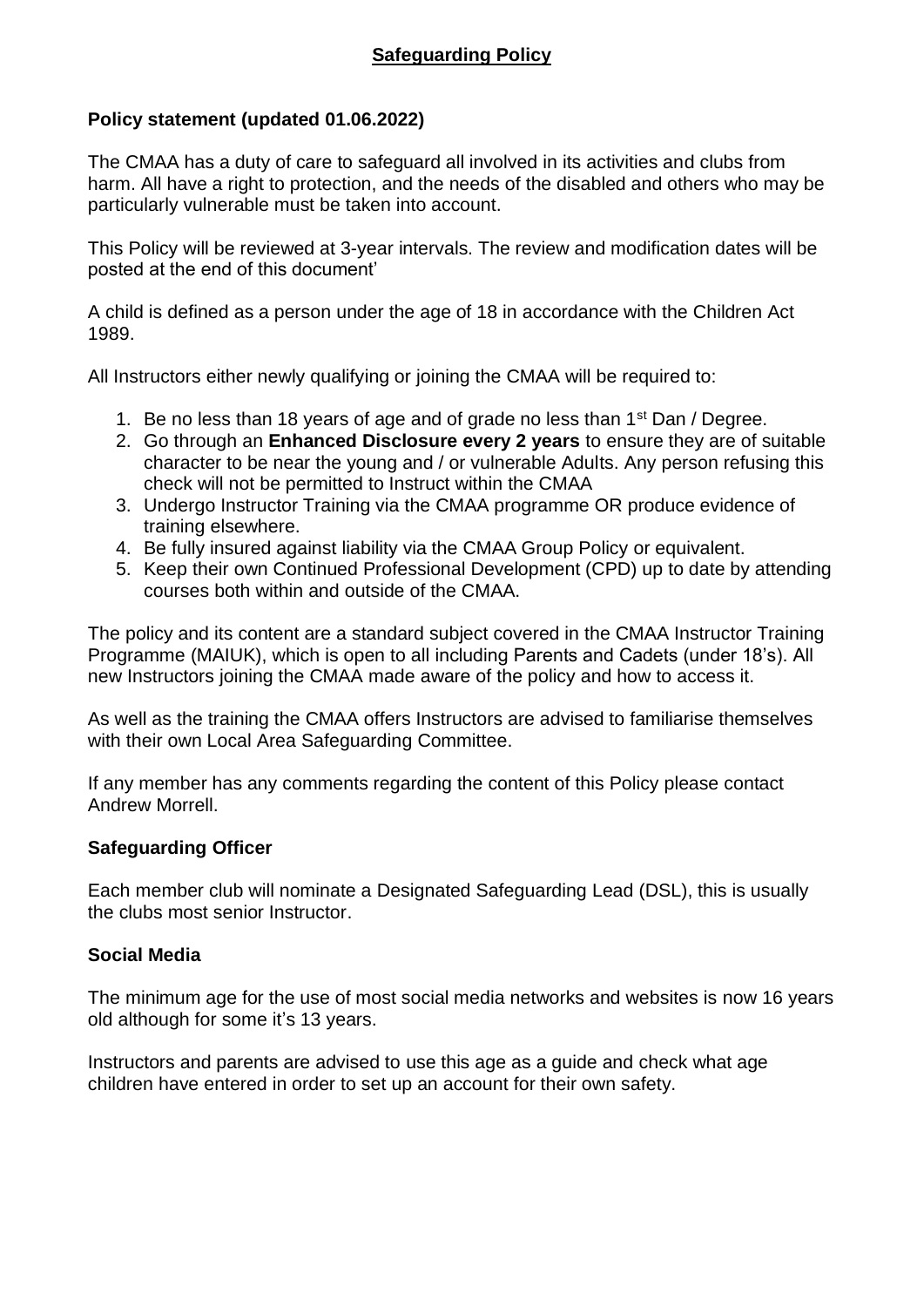### **Online Gaming**

There is a growing concern regarding online games such as *Fortnite* and the addictive effect it is having. The World Health Organisation have actually recognised video game addiction or 'gaming disorder' as an official illness despite opposition from bodies within the gaming industry.

*Fortnite* is rated 12 however the game does attract a younger crowd than that and it can become very addictive which in turn effects both the players physical health and mental health as mentioned above. Some schools in the UK have sent messages to parents asking that they ban their child from playing the game altogether due to it causing problems in class rooms and play grounds relating to changes in behaviour.

The following steps will help safeguard while playing the game as the main difference between *Fortnite* and other games is that there simply is no end and it can't be 'completed'.

- **Restrict the amount of time played.** A suggestion would be just a couple of days per week limited to just 1 or 2 hours a time for that the given day. If a child is already into the habit of playing for several hours every day then they need to be weaned off as with any other 'addiction'.
- **Restriction suggestions.** Most consoles have parental controls which allow time to be restricted, Nintendo Switch for example allows this remotely via an ap. Other methods would be turning the Wifi off at a given time or fitting a timer plug to the console / tv.
- **Banning the game**. While banning the game may be considered the best option, if a player is intent they will find a way. Therefor restricting the days/times is the best suggested method but do so gradually if the child already seems to be addicted.
- **In game messaging.** While the game allows players to communicate via text parents should closely monitor what messages are being sent/received so as to avoid inappropriate communication or potential cyber bullying and then deactivate the chat using the games settings if required.
- **Headsets.** Headsets allow players to verbally converse with each other without anyone around them being able to hear what is being said. Players can become quite 'heated' so prior to allowing the use of a headset parents are strongly advised to listen to what is being said over a given time without allowing their child to actually get involved on the conversations. This will allow for an informed judgment to be formed prior to allowing the use of a headset or denying it until the child is much older.
- **Appropriate ages.** While a child is playing ensure that the other players engaging in the same game are not adults (over 18yrs). Even better ensure they are under 16yrs. For adults playing the same applies in reverse, you should ensure your opponents are all over 16yrs so as to avoid potential allegations being lodged against you for online grooming which is another concern linked to online gaming in general. The National Society for the Prevention of Cruelty to Children (NSPCC) have stated that they believe the game was putting children at risk of online grooming. That may sound dramatic but online grooming is a serious issue and not just in the UK.

Further advice relating to this can be seen online at **<https://safeguardinghub.co.uk/fortnite-battle-royale-safe-or-dangerous/>**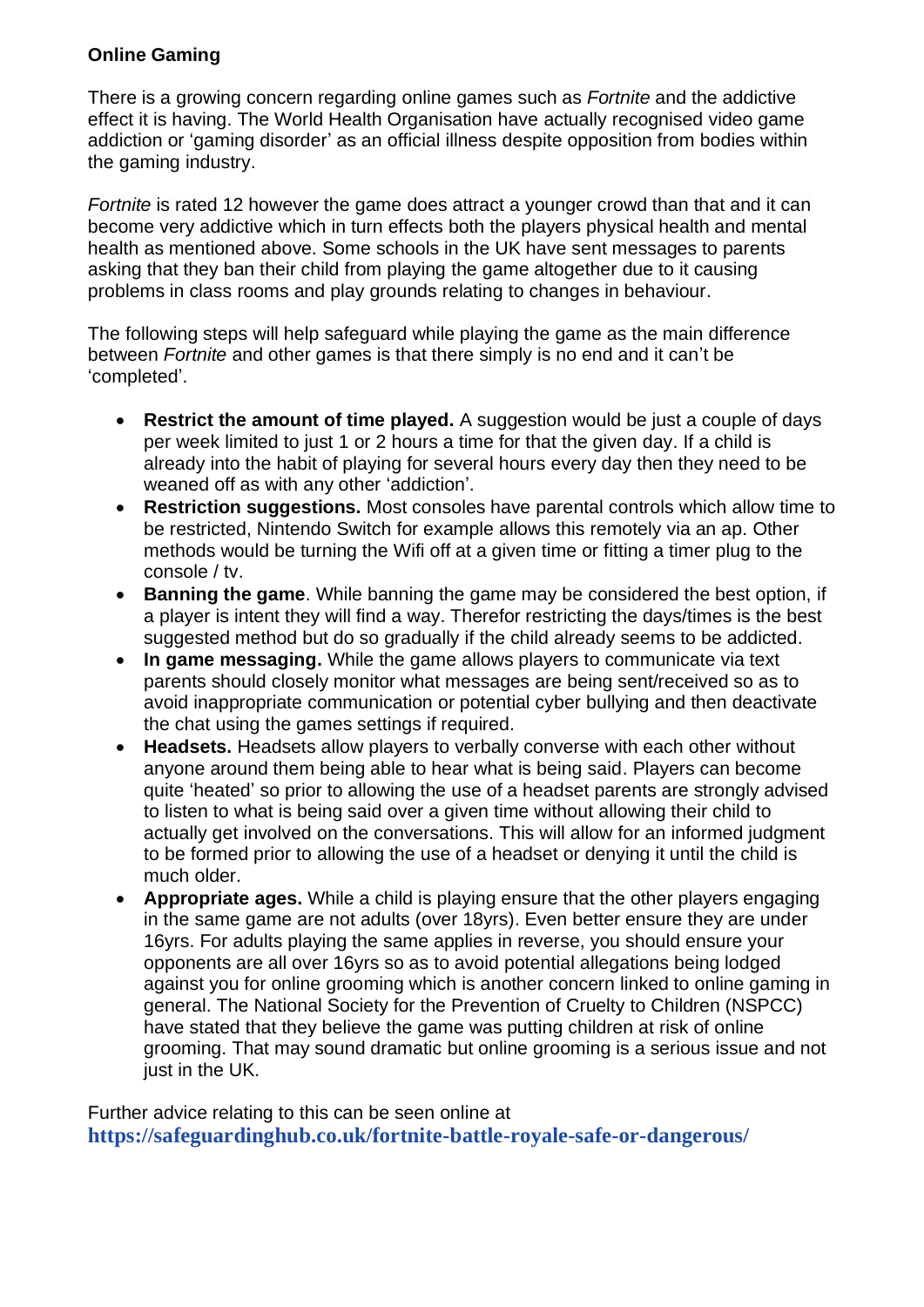### **Section 1a – Defining Abuse of a Child**

Child abuse is any form of physical, emotional or sexual mistreatment or lack of care that leads to injury or harm. It commonly occurs within a relationship of trust or responsibility and is an abuse of power or a breach of trust. Abuse can happen to a child regardless of their age, gender, race or ability.

The abuser may be a family member, or they may be someone the child encounters in residential care or in the community, including during sports and leisure activities. An individual may abuse or neglect a child directly, or may be responsible for abuse because they fail to prevent another person harming a child.

There are five main types of child abuse:

- **Physical abuse:** where adults physically hurt or injury children, including by hitting, shaking, throwing, poisoning, burning, biting, scalding, suffocating or drowning. This category of abuse can also include when a parent of carer reports non-existent symptoms of illness or deliberately causes ill health in a child they are looking after. Examples of physical abuse in sport may be when a child is forced into training and competition that exceeds the capacity of his or her immature and growing body, or where the child is given drugs to enhance performance or delay puberty
- **Sexual abuse:** when adults (male or female) use the child to meet their own sexual needs including talking to them in an explicit nature and showing them illicit photographs.
- **Psycological abuse:** the persistent emotional ill treatment of a child, likely to cause severe and lasting adverse effects on the child's emotional development. It may involve communicating to a child that they are worthless or unloved, inadequate, or valued only in terms or meeting the needs of another person. It may feature expectations of children that are not appropriate to their age or development. It may involve causing children to feel frightened or in danger by being constantly shouted at, threatened or taunted which may make the child very nervous and withdrawn. Illtreatment of children, whatever form it takes, will always feature a degree of emotional abuse. Examples of emotional abuse in sport include subjecting children to constant criticism, name-calling and sarcasm or bullying. Putting the under pressure to perform to unrealistic high standards is also a form of emotional abuse.
- **Neglect:** this is when adults fail to meet a child's basic physical and/or psychological needs, to an extent that is likely to result in serious impairment of the child's health and development. For example, failing to provide adequate food, shelter and clothing, failing to protect a child from physical harm or danger or failing to ensure access to appropriate medical care or treatment. Examples of neglect in sport could include not ensuring children are safe, exposing them to undue cold or heat or exposing them to unnecessary risk of injury, during sparring for example.
- **Bullying**: *(This has been removed by many groups and included into the four listed above. We have left it in to draw specific attention to it which in turn highlights the four listed above)*. Bullying is racism and other types of discrimination are forms of child abuse, even though those responsible are often young people themselves. It is important to recognise the impact and extent of bullying and discrimination in the lives of young people. CMAA and all of our Instructors, at whatever the level, have a duty of care to safeguard children and others who may be particularly vulnerable.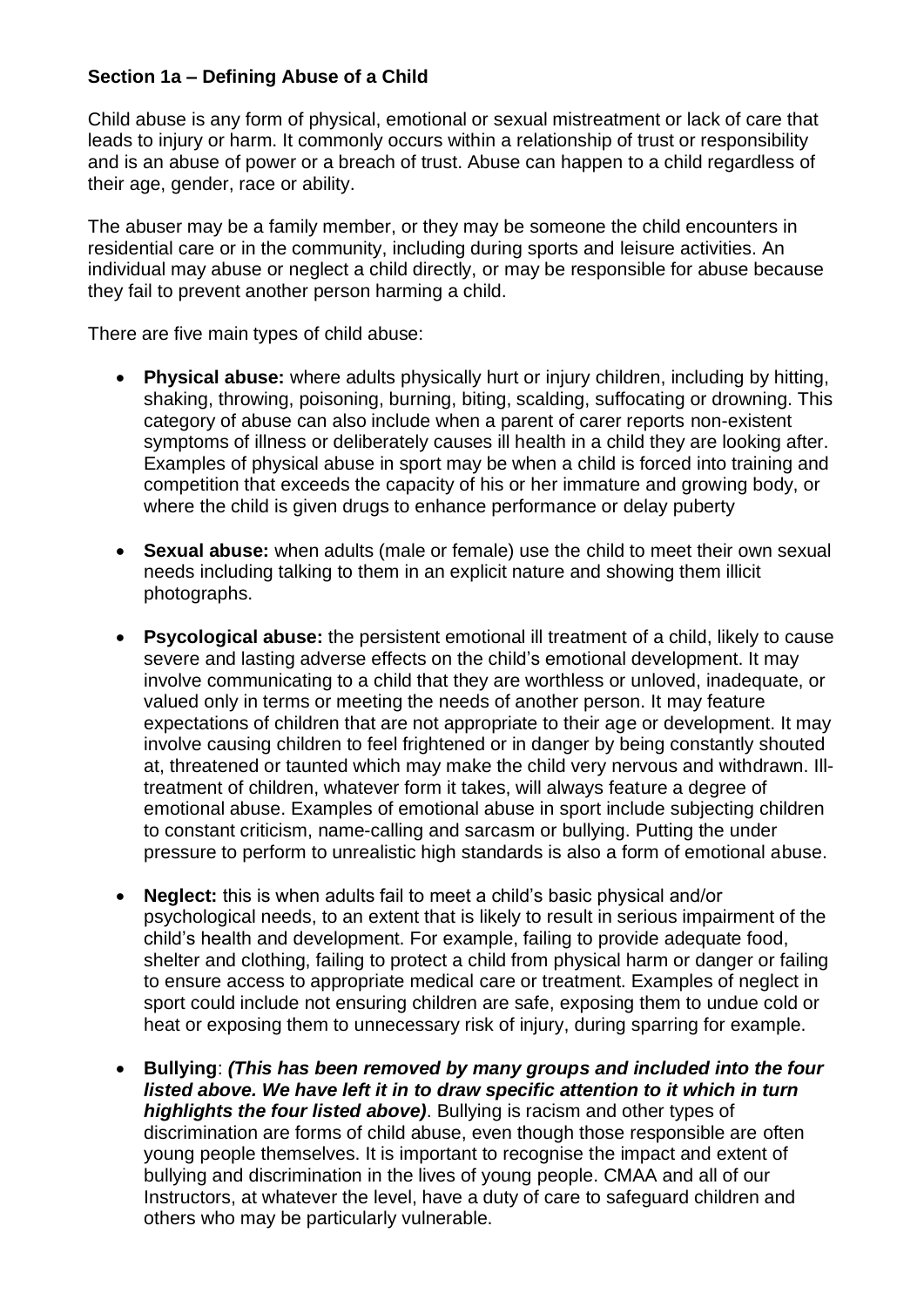## **Define Bullying**

Bullying can be psychological, verbal or physical in nature. It involves an imbalance of power in which the powerful attack the powerless, and occurs over time rather then being a single act. Examples of bullying behaviour include:

- Being called names, insulted or verbally abused
- Being deliberately embarrassed and humiliated by other children
- Being made to feel different or like an outsider
- Being lied about
- Being physically assaulted or threatened with violence
- Being ignored

Bullying by adults is less common, but the most common forms are:

- Deliberately embarrassing or humiliating a child
- Treating them unfairly
- Verbally abusing them
- Ignoring them or not speaking to them at all

#### **Action if Bullying is suspected**

The CMAA President operates a "Penalty Points" system, which awards points for breaking club rules. Bullying is one of these rules. Students achieving a total of 6 points are suspended for a given period. Repeat offenders are usually expelled from the club.

If bullying is suspected you may simply expel the student responsible if you wish to do so, but you should also consider the following points:

- Take all signs of bullying very seriously
- Encourage all children to speak and share their concerns
- Investigate all allegations and take action to ensure the victim is safe. Speak to the victim and the bully separately
- Reassure the victim that you can be trusted and will help them, although you cannot promise to keep it to yourself

If you decide to expel the bully from your club after the allegation has been proven then please advise the CMAA President who will then inform other CMAA clubs within the area. But firstly you should consider doing the following:

- Talk with the bully and explain the situation. Get them to understand the consequences of their behaviour. Ask them to apologise to the victim
- Inform the bullies parents
- Encourage and support the bully to change behaviour

### **Section 1a – Defining Abuse of Vulnerable Adults**

There are ten forms of abuse against adults, they are:

- Discriminatory
- Psychological
- Financial or material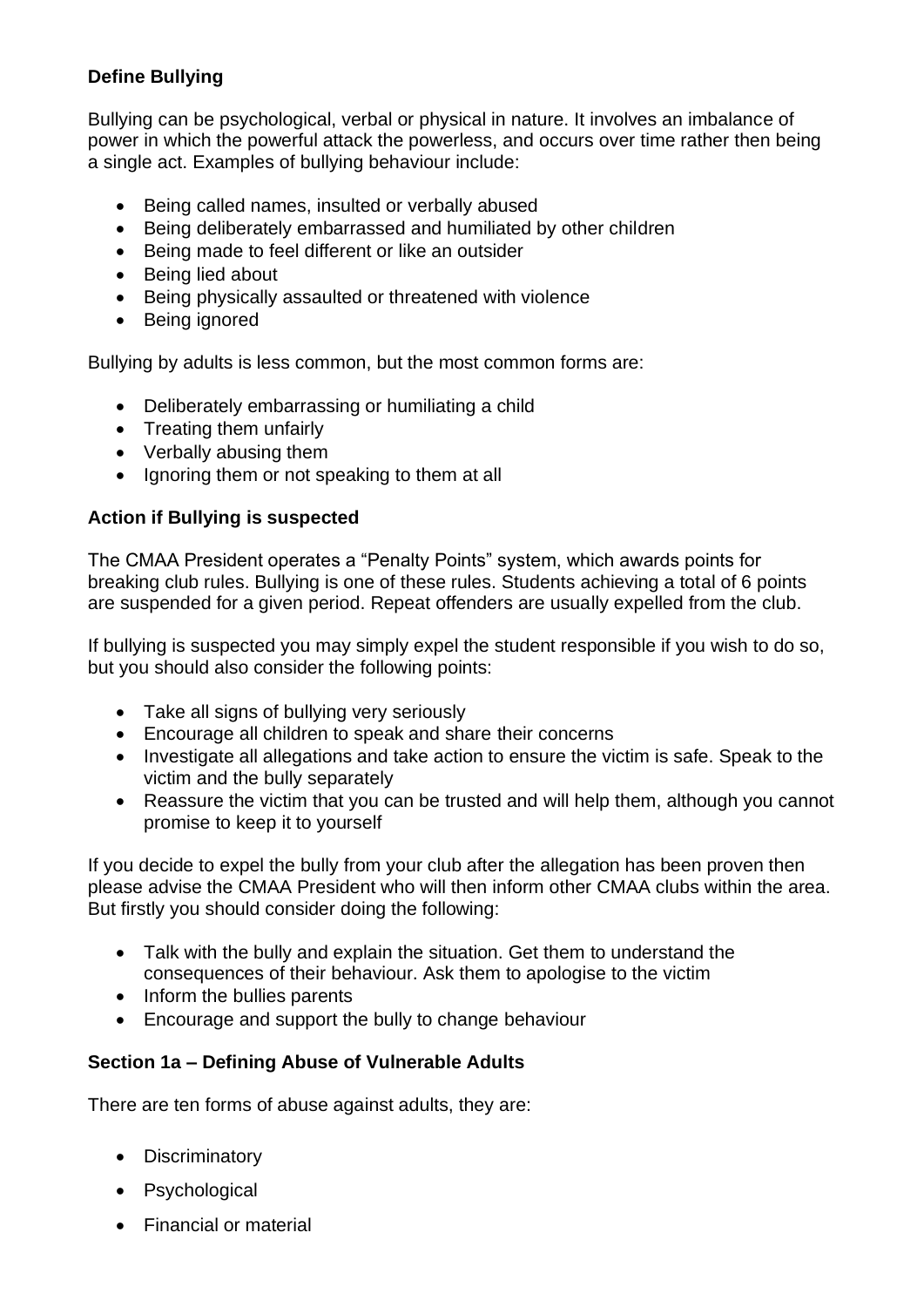- Organisational
- Neglect and acts of omission
- Physical
- Sexual
- Domestic
- [Modern slavery](http://www.ersab.org.uk/what-is-abuse/the-ten-types-of-abuse/modern-slavery/)
- Self-neglect

# **Section 2 – Promoting Good Practice**

Abuse can arouse strong emotions in those directly involved or having to face or deal with the situation. It is important to understand these feelings and not allow them to interfere with your judgement about the appropriate action to take.

Abuse can occur within many situations including the home, school and the sporting environment.

Some individuals will actually enter into a group involved with children and vulnerable adults in order to carry out abuse. With this in mind all new Instructors qualifying or joining the CMAA under go an Enhanced Disclosure through the Disclosure and Barring Service (DBS). This check will go towards showing the good character of all of our Instructors. The CMAA is a Registered Body with the DBS for that reason. Any person objecting to, or refusing to, undergo an Enhanced Disclosure will not be permitted to Instruct in any capacity within the CMAA and in certain cases maybe reported to the authorities. Checks are then repeated every 2 years.

It should be noted that it is a criminal offence for any person who has a previous conviction for offences related to abuse to work with children or vulnerable people. This is reinforced by the details of the Children's Barred List (CBL) and the Adults Barred List (ABL). Any information disclosed as a result of the DBS check which poses a threat to either children or vulnerable adults will be reported to the Independent Safeguarding Authority (ISA).

When a child or adult enters one of your club(s) having been subjected to abuse outside, and you are made aware of this, it is important that you work closely with appropriate local agencies. Sport can play a crucial part in improving an abused person's self esteem.

# **Good Practice Guidelines**

All "Personnel" should be encouraged to demonstrate exemplary behaviour in order to protect themselves from false allegations. Both Adults and Children have a responsibility to treat each other with respect, dignity, sensitivity and fairness irregardless of age, gender, religion, disability, sexual orientation / background or culture. The following are common sense examples of how to create a positive culture and climate.

- Always work in an open environment, avoid private or unobserved situations and encourage open communication with no secrets
- Treat all young people the same, this includes the disabled should any of you teach them
- Put the welfare of the person first above all else, such as competition and achieving set goals such as activities involved in grading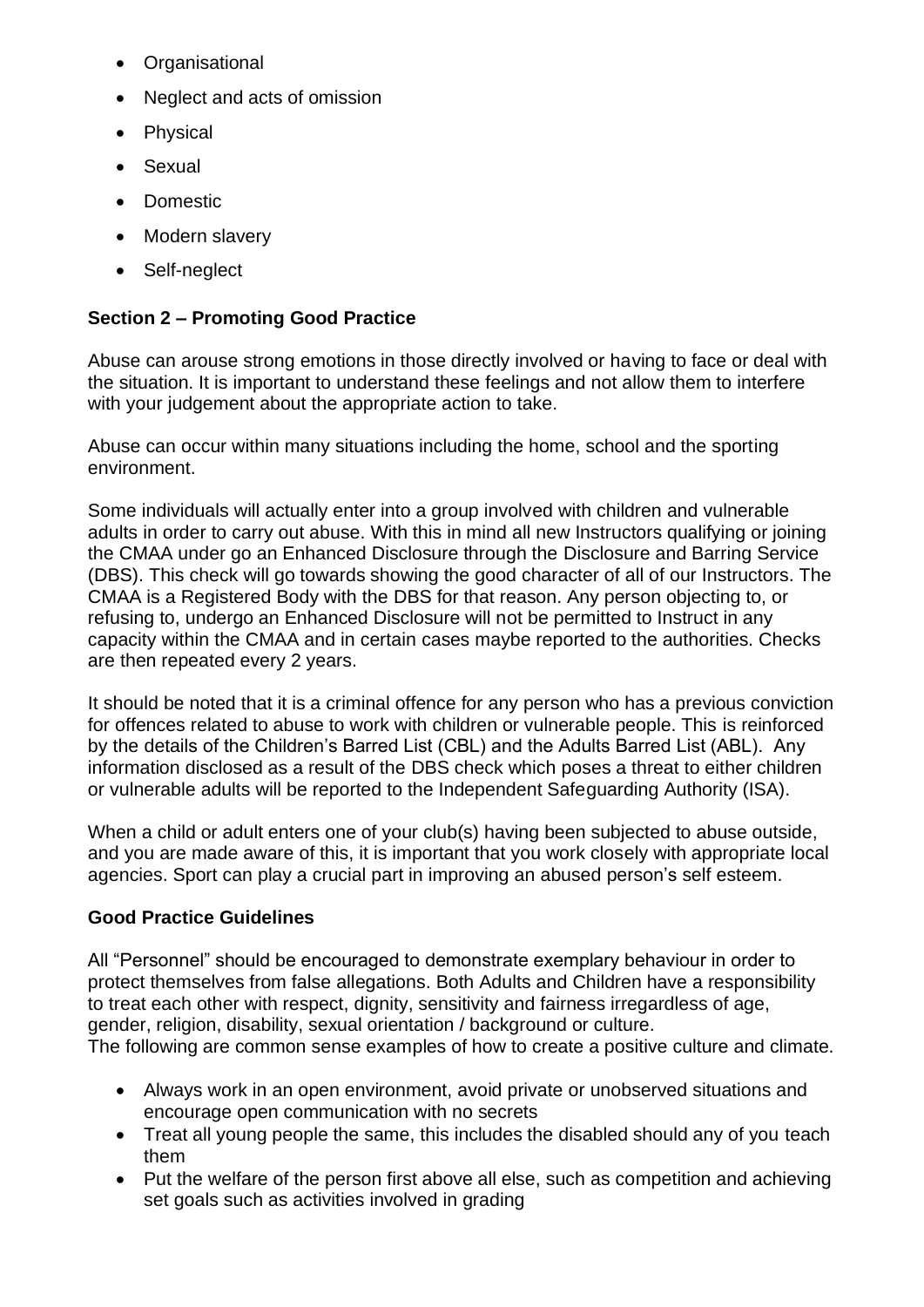- Maintain an appropriate distance with as least physical contact as possible especially when the person is moving through a technique. Avoid physically "guiding" them
- Build a balanced relationship with your Instructor Team and involve them in the decision-making process within your club. Remember a Cadet Leader is a child and therefore thinks like one.
- Make your classes fun and promote fair play at all times
- If your club has changing facilities encourage parents to remain whilst their child gets ready for the class. Failing this always enter accompanied, never alone especially if there is only one child present
- Be an excellent role model, your students will do as you do
- Keep an accident book in your club to record any injury and the treatment given. In the event of an accidents the parent should sign the book
- If you are to transport children in your car get the consent of the parent, preferably written. Ideally get the parent to go as well, especially of you are going to be away for a day or so.
- Any disciplinary measures / sanctions that you use must be non-aggressive and must not be humiliating.

### **Practices to be avoided**

The following should be **avoided** except in emergencies. If cases arise where these situations are unavoidable it should be with the full knowledge and consent of someone in charge in the club or the child's parents. For example, a child sustains an injury and needs to go to hospital, or a parent fails to arrive to pick a child up at the end of a session:

- avoid spending time alone with children away from others
- avoid taking or dropping off a child to an event or activity.

## **Practices never to be sanctioned**

The following should **never** be sanctioned. You should never:

- engage in rough, physical or sexually provocative games, including horseplay
- share a room with a child
- allow or engage in any form of inappropriate touching
- allow children to use inappropriate language unchallenged
- make sexually suggestive comments to a child, even in fun
- reduce a person to tears as a form of control
- fail to act upon and record any allegations made by a child or adult
- do things of a personal nature for children or disabled adults, that they can do for themselves
- invite or allow children to stay with you at your home unsupervised.

**N.B.** It may sometimes be necessary for staff or volunteers to do things of a personal nature for children, particularly if they are young or are disabled. These tasks should only be carried out with the full understanding and consent of parents and the players involved. There is a need to be responsive to a person's reactions. If a person is fully dependent on you, talk with him/her about what you are doing and give choices where possible. This is particularly so if you are involved in any dressing or undressing of outer clothing, or where there is physical contact, lifting or assisting a person to carry out particular activities. Avoid taking on the responsibility for tasks for which you are not appropriately trained.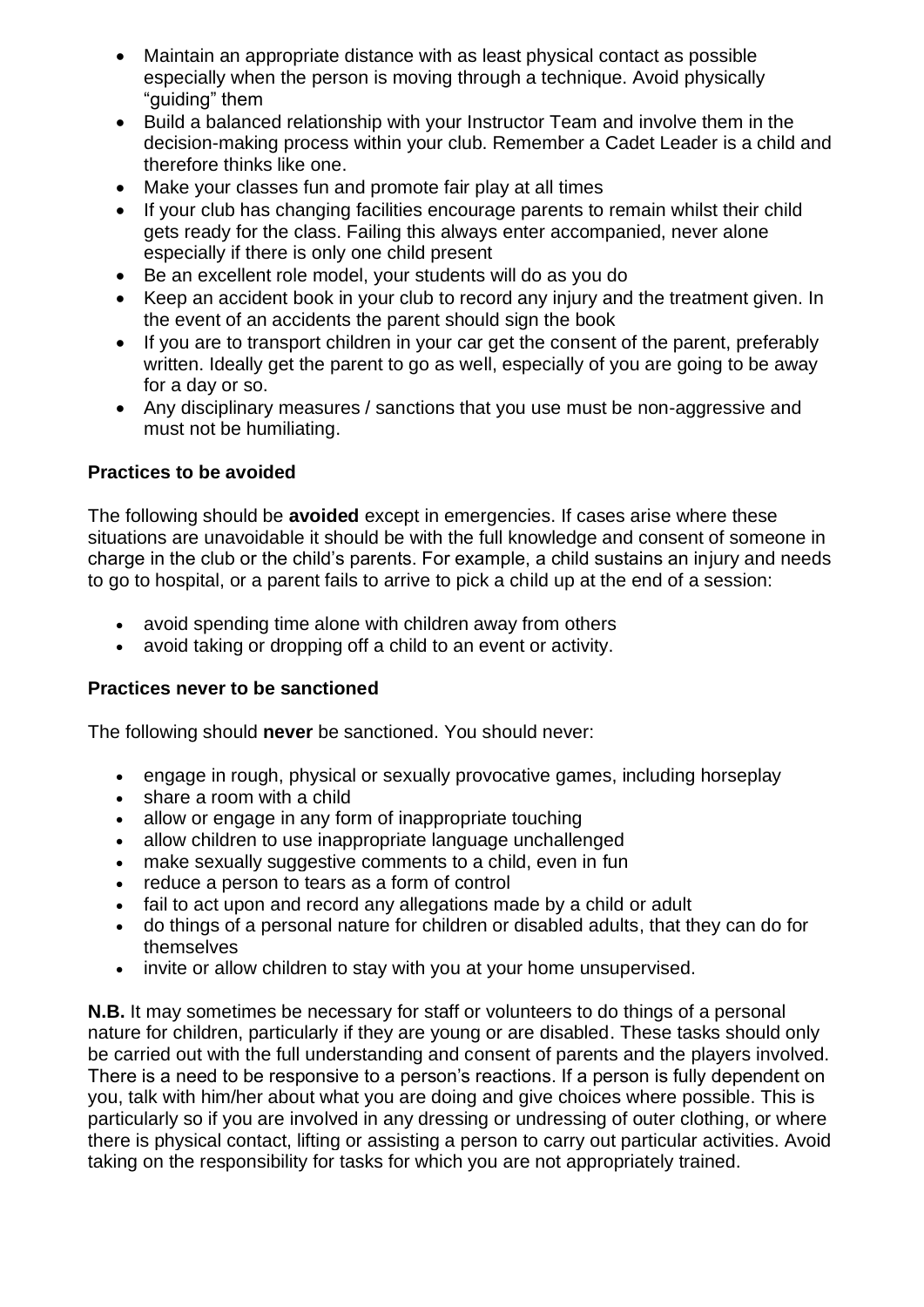### **Incidents that must be reported / recorded**

If any of the following ocur please report them to the club Senior Most Instructor or the CMAA President as well as the parents

- If you accidentally hurt a child
- If he / she seems overly distressed
- If a student misunderstands or misinterprets something you have said or done that could lead to and allegation

## **Use of photographic / filming equipment during training**

There is evidence that some people have used sporting events as an opportunity to take inappropriate photographs or film footage of young and disabled sportspeople in vulnerable positions. All clubs should be vigilant and any concerns should to be reported to the Safeguarding Officer. It is advised that all clubs gain written consent from every member (parent/guardian for under 18s) relating to the use of photographs/video footage when they first join the club paying particular emphasis on them being displayed on any form of social media.

There is no intention to prevent Instructors using video equipment as a legitimate coaching aid. However, students and their parents/guardians should be made aware that this is part of the coaching programme and their consent obtained, as mentioned above, any such films should be stored safely.

### **Responding to allegations or suspicions and the action to be taken**

It is not the responsibility of our selves as Instructors of any person within the CMAA to decide whether or not child abuse has taken place. However there is a responsibility to act on any concerns relating to abuse and also discrimination and offensive or violent behaviour as these are unacceptable through contact with the appropriate authorities.

The CMAA will full support and protect all of our members who in good faith report any concerns that another member has or may be abusing a child.

When a complaint is reported, there are three types of investigation:

- Criminal carried out by the local Police
- Safeguarding carried out by the local Authority
- Disciplinary carried out by the CMAA

If the concern is clearly about poor practice only then the CMAA will deal with it as an "internal" issue in a fair and open-minded manner. All accusations will of course be open to appeal as per the chart below.

If the concern is about suspected abuse, then it should be reported to the Clubs Senior Instructor who will then report to the CMAA President.

If the concern is in relation to the Clubs Senior Instructor, it should be reported directly to the CMAA President.

In both cases the CMAA President will contact the local Social Services. The following information will be required:

- The alleged abused name, age and date of birth
- The alleged abused home address and telephone number
- Whether or not the person making the report is expressing their own concerns of those of someone else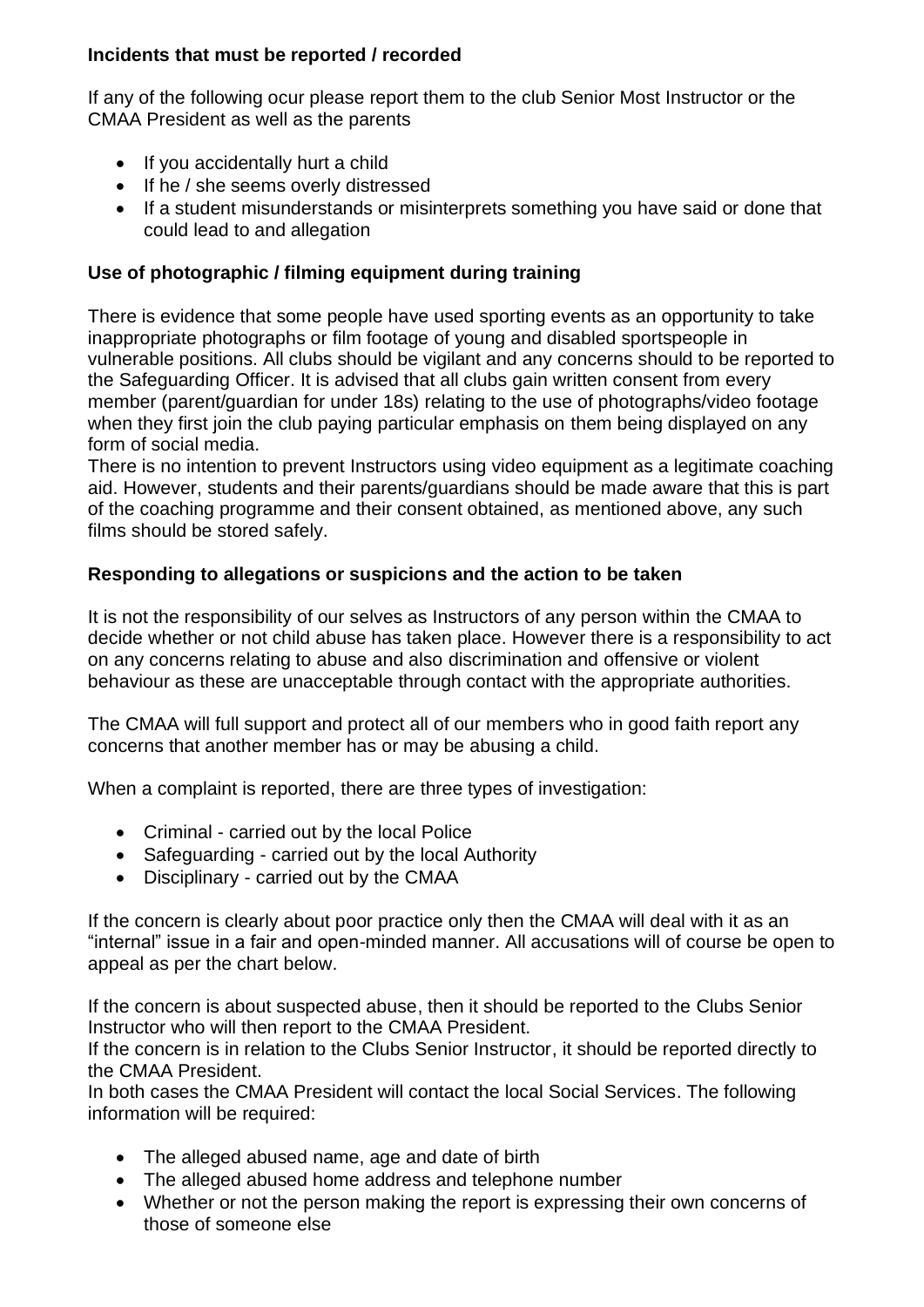- The nature of the allegation. Include dates, times and any other relevant information
- Make a clear distinction between fact, opinion or hearsay
- A description of any physical injury or bruising, also any signs such as changes in behaviour
- Details of any witnesses
- The alleged abused own account of events, if it can be given
- Whether or not the parents are aware and what has been said
- Has anyone else been consulted, if so record the details
- If the child was not the person who reported the incident have he or she been informed and if so what was said?
- Who is the alleged abuser?

The following chart demonstrates the general guidelines on how to respond to any concerns relating to CMAA members / Instructors / volunteers or any other person who may come into contact with CMAA members.